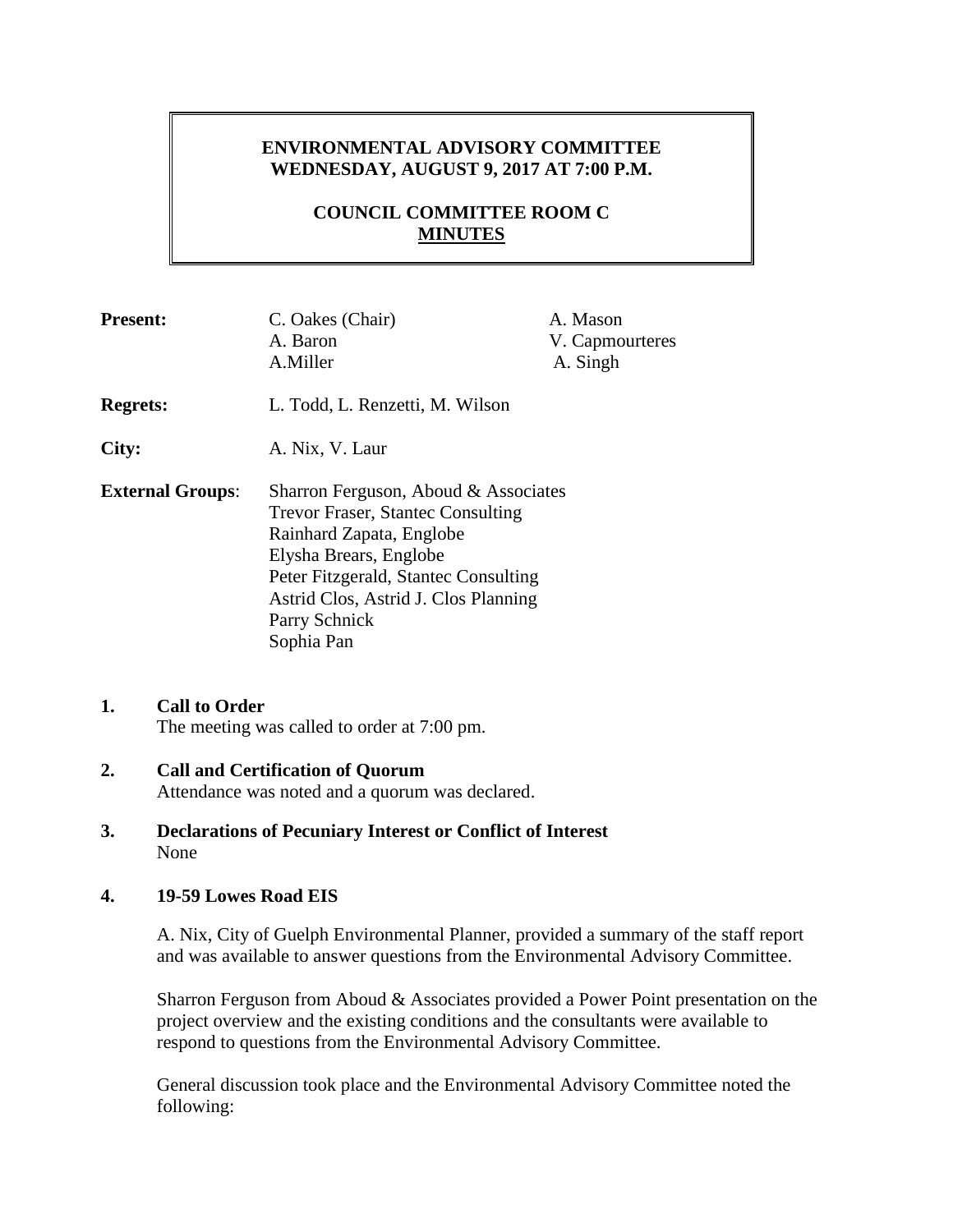- Add subwatershed reference at the beginning of the report.
- Look into bat habitat.
- Ensure ecological balance.
- That the revised EIS include an assessment of chimney crayfish habitat within areas adjacent to the wetland boundary and the SWM outlet.
- That the proposed infiltration based stormwater management features, including dry pond, be revisited considering high groundwater fluctuations that cover a representative winter and spring season.
- Include a comprehensive groundwater mounding assessment.
- Include additional continuous groundwater monitoring on site and compare to seasonal groundwater trends on a local and regional scale.

The Environmental Advisory Committee went into committee to discuss a motion.

Moved by A.Miller and seconded by A. Mason

**The Environmental Advisory Committee conditionally support the EIS for the 15-59 Lowes Rd application prepared by Aboud and Associates subject to the following:**

**THAT a revised EIS and supporting technical reports are provided that:**

- **Provide permeameter testing information; a clarified analysis regarding groundwater table elevations and the achievement of required separation from the highwater table; and, a monthly wetland water balance and revised impact analysis and adaptive management plan;**
- **That the revised EIS include an assessment of chimney crayfish habitat within areas adjacent to the wetland boundary and the SWM outlet;**
- **That the revised EIS include an assessment of the site trees and building for bat habitat both maternal and hibernation.**
- **A revised stormwater management approach that provides for a treatment train approach including lot level controls, while also achieving a water balance and not aggravating existing drainage and groundwater constraints in the area**
- **That the restoration and enhancement of the area, below the SWM01 outlet and outside of the Hanlon Creek PSW, with additional plantings also incorporate dissipation control measures (including but not limited to consideration of habitat enhancement (e.g. wetland creation).**
- **Considers retention of notable trees on site which contribute to the City's urban forest.**
- **That the proposed infiltration based stormwater management features, including dry pond, be revisited considering high groundwater fluctuations that cover a representative winter and spring season.**